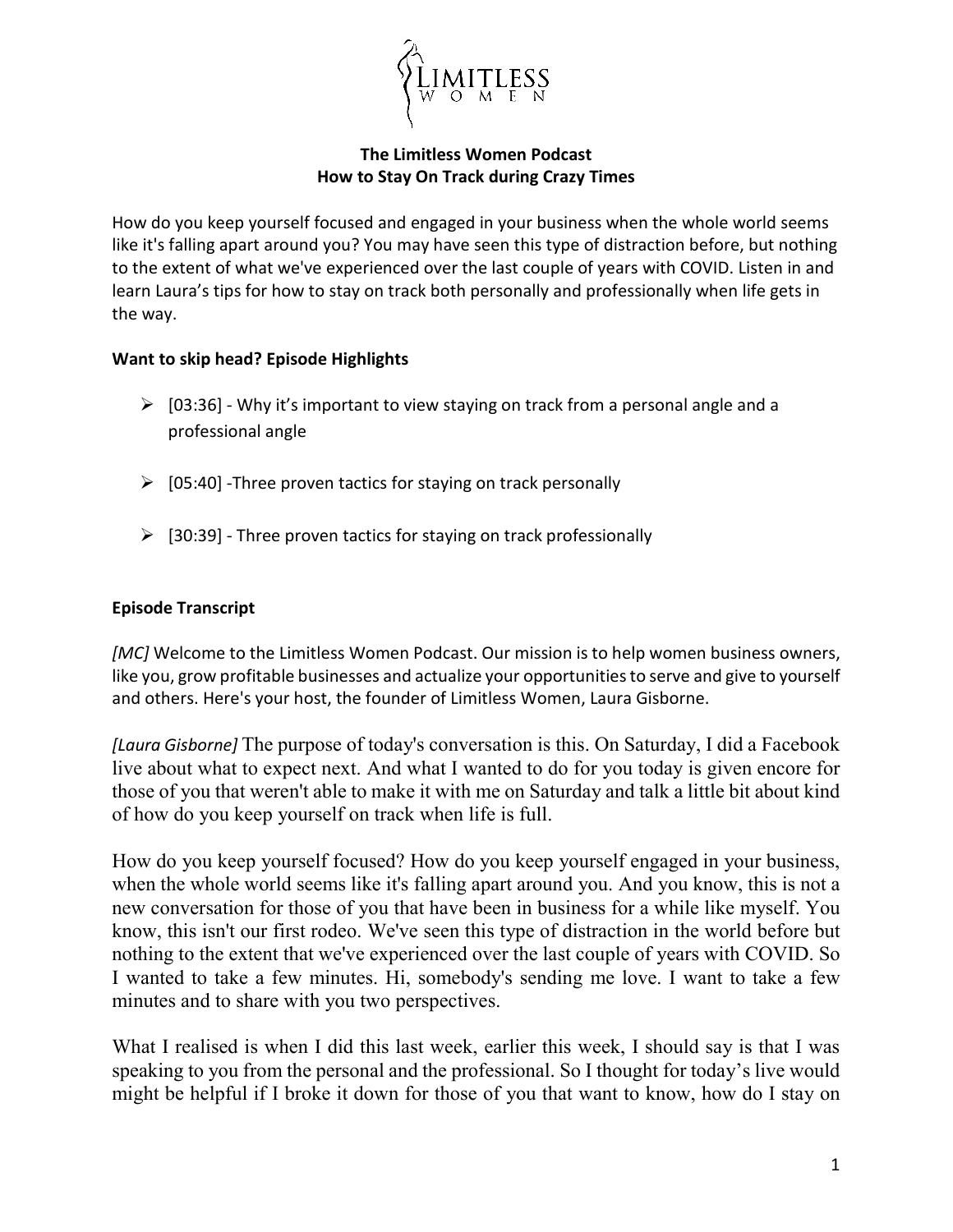

track, personally and how do I stay on track professionally? And why are those two things important? Hi, Carrie, good to see you, my friend. Good to have you here.

So here's the deal. Again, if you've been around for a little while, and we tend to be an audience of mature women business owners, where the few really juicy, delicious men that pop in now and again, who are part of our philanthropy circle, like Carrie, we so appreciate you. If you've been around for a while, you're probably seeing that it can be the same game. It's not like this is the first time we've seen life be distracting.

My husband and I got married on January  $1<sup>st</sup>$  of 2000. And I remember laying in bed the night before thinking I wonder if the world's gonna end right because we had heard so much stuff about Y2K. And then shortly after that, obviously, we woke up in the morning, got married, everything was okay, on January 1, thank goodness, there was a few computer stitches. But it wasn't like the world fell apart. You know, fast forward shortly thereafter, we experienced 911 and a tremendous amount of loss there.

And that had a big impact on all of us personally, it also had a big impact on our economy. And we made it through right, and then 2008 happened. And I'm not using this time to give you a litany of all the things that have happened. But I'm often curious about how we choose to perceive what's happening, right? And how do we keep moving ourselves forward as leaders. So today's conversation is going to be really helpful for you. If you're interested in staying on track, when the rest of the world seems a little bit crazy, and how to do that, right? How to keep yourself on track focused moving forward, even when the rest of the world seems like it can be a little nutty.

Alright, so let's dive in. And the first thing I'll say is that why it's important to look at this, personally and professionally, quite simply as this. We as a community tend to be a group of founders who have a deep mission in our work, right? We're called to come together to make a difference with our work to really change the world. And at the same time, we're mere mortals, right, we get caught up in overwhelm, we get caught up in destruction, and life is really full. I always joke that we're not, we're not a community of Type A's. We're a community of triple A's.

You know, everyone that I know and hang out with, has multiple things going on. Some of us have multiple businesses. Many of us have responsibilities for family members, we have commitments we've made to our churches, to our communities, to our schools, and it can be full, right it can be a really full playground. So some of these principles that I'm going to speak with you about today, and please say hi, and you know, send me a message in the chat if anything that comes up for you as far as questions or anything you hear that you want me to go deeper on? Let me know. And at the end, I'm so happy to answer questions. So if you just stick around for a little bit with me, let me know how I can support you.

So what happens is I see commonalities and my triple A's, right, I see great people that want to make a huge difference in the world with a big calling on their lives. And we are a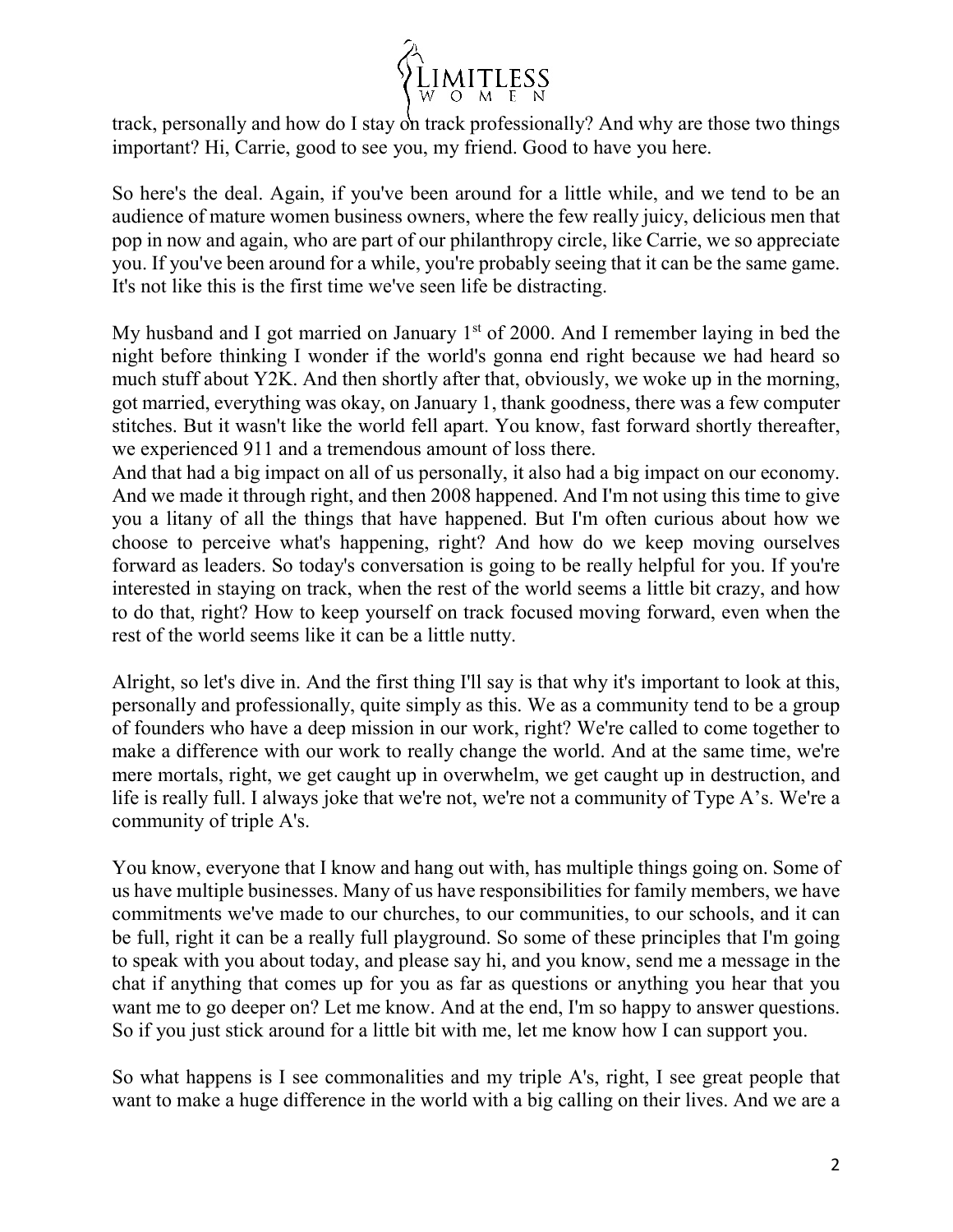

community of givers. What ends up happening is that sometimes we get out of balance, right, and we get overwhelmed, and we get distracted. So today, I want to talk to you about how important it is for you, as a leader in your own life, to start these tactics, these strategies and these practices in order. And what you'll see is that there's a ripple effect, right? There's a ripple effect in your business. If you're a person who really knows that when you build a successful business, you can then not only take care of yourself, but give from your overflow to others, you're in the right place today.

All right, so let's talk about how to keep yourself focused, personally. Now, I've got three tactics for you personally, and I've got three tactics for you to grow your business. So hang in, if you're looking for business, I'll go there next. But right now, I want to start with a personal. And there's a saying that how you do anything is how you do everything. And I think that's important to remember here.

The there's no lack of caring here, there's no lack of desire to create impact, what ends up happening is that life gets in the way. Now life gets in the way in the macro, which is out in the big world, right, where we're seeing what's happening in the news, what's happening in Ukraine, what's happening for our economy, we see the macro. And then we see the micro, we have things like loved ones, it gets sick, we have moves, we have things that are going on, that distract us personally.

So to start, first and foremost, I'm going to give you the first three things about how to take care of yourself personally and stay on track. The *first one* is to remember to put your **SELF-CARE** first. Now we are, again, a community of givers. It's the heart of everything we do in this community. And what I find is that it's very easy to get depleted, when we're just giving and giving and giving, and not taking care of ourselves first. So the principle of self-care first, is quite simply this, we have an acronym for self-care, that I'll go through very quickly for you. Because every time we do, people always ask me about it. So I'm gonna give you the quick, quick down and dirty about what I see as the principles of selfcare.

The first is **SLEEP**. I was diagnosed with a sleep disorder this last year, and it was pretty shocking to my system, how so many things were related to sleep. And I want to go into it too deeply with you here. But I'll just tell you, any of you that have struggled with this, it's a pretty shocking thing to recognize how many systems in your body meaning your heart, your thyroid, your weight, your energy, all these things are related to sleep. And I've been a big advocate for sleep for a long time.

And we're finding out again, more and more as I'm on my medical journey with us how important it is how everything in your body really gets healed. There's a reason why God set us up as machines that sleep for a third of our lives. So if you want to talk to me more about that, let's do that in another call. Great book to read. If you are struggling with sleep called "why we sleep". It's a really, it's been a, it's probably one of the best books I've read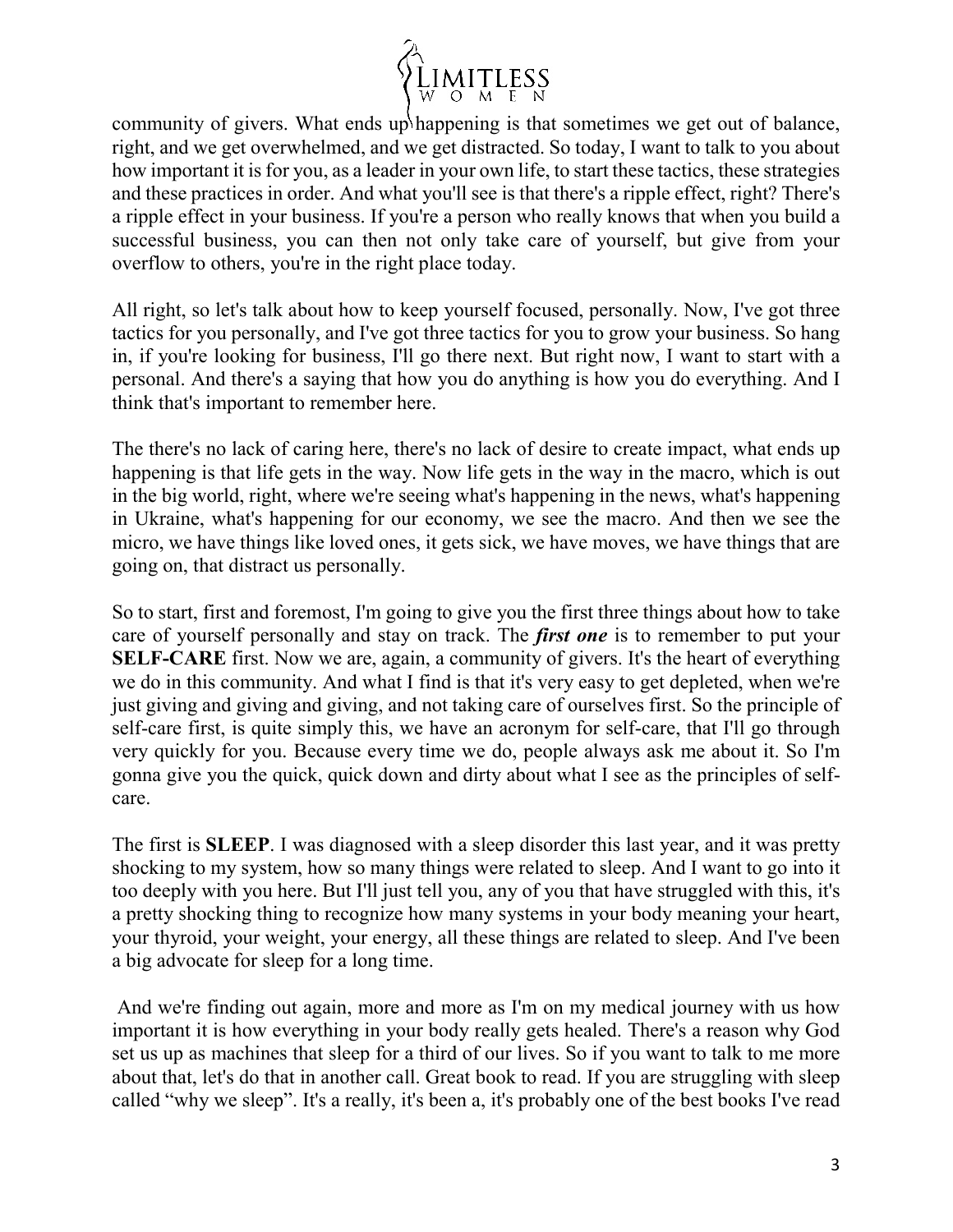

in the last 10 years "why we sleep". I wish I could tell you the name of the author, but I don't remember it right now.

Next in the self-care acronym is **EXERCISE**. Now, I'm not here to tell you that I'm a person who believes that you need to run a marathon. But I do know that the body needs to move. In order to move toxicity in order to move stress, we need to have some kind of movement. And I just went the other day I was telling my team about this I went to a chair yoga class, right? You don't have to be out running a marathon to move, but your body does need you to clean and clear it. And so exercise really is non-negotiable.

And after my husband had open heart surgery, which is going on almost five years now, thank goodness, he's here and we're celebrating every day that we have together. When he had open heart surgery, his prescription, if you will, for exercise was simply to walk. And his doctor said to him, you know, walking will add years to your life, not just if your heart patient, but whoever you are. So get out, get moving, and keep the body moving.

The third thing in self-care that I practice and I try to remember to practice more and more is **LETTING GO**. What are the things that are actually yours to do? And what are the things that you can let be. Right there's a lot happening in the world that we don't have control of. One of the things that I know is that when I meet a woman and she's feeling overwhelmed, she's feeling anxious, she's feeling stressed out. It's usually because she's feeling a little out of control. And I want you to understand that there are some things that are your work? And there are some things that are God's work, right, that are not yours to do. So I want you to really ask yourself, is this mine to do? And if not, can I gracefully let it go Right?

The next letter in self-care is **FUEL** is F stands for fuel in our world, I encourage you to eat live foods when you want energy. Give yourself a structure where you're active, and invigorated it will help your body it will help your mind.

The C in self-care in our world stands for **COMMUNITY**. Now I can tell you that before I started doing this work before I was blessed with this incredible community, of friends that has just keeps growing and growing. As our limitless women family keeps growing. I was like a lot of the women that I meet, and maybe a lot of you, I felt like I had to do it all myself, I felt like there was something wrong with me if I didn't figure out how to do it. If I didn't get everything done that I said it was going to get done. I felt like somehow I was letting somebody down myself first, and often others. And I'm here to tell you that no one gets there alone. No one reaches a pinnacle of success. And I tend to look at success as a holistic principle, not just financial, and we love helping women reach financial freedom and independence.

But I think there's so much more. I think a life well lived in your experience is got to be approached from multiple facets, meaning not just finance, but also your health, also your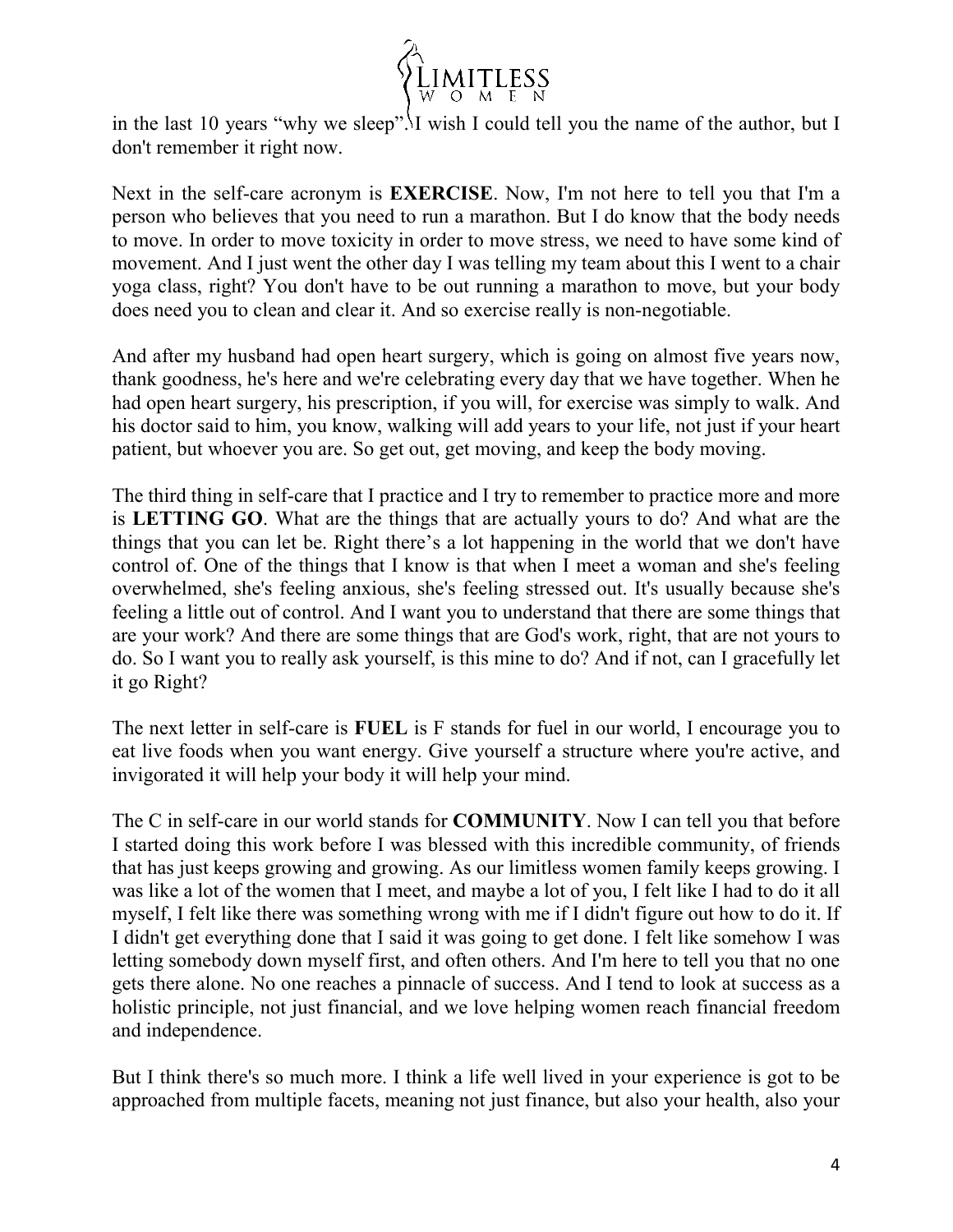

relationships, also your purpose, and your inspiration, when you look at all of these different principles. Community is where it's at. So I'm really glad that you're watching this because I'm doing this Facebook Live inside our Facebook group for the limitless women community. And it is really a blessing and an honour to be with you.

The next principle I'm going to talk to you about is the personal sector. And I'm also going to talk to you about it in the professional sector. And it's one of the key distinctions that I see happen again and again, when I meet a woman who is not being successful in business. And that is that she hasn't figured out how to get her **ASK** on. And what I mean by that is quite simply this the best request, the most powerful distinction that you can have as a leader when you want to get things done, and you want to delegate and you want to allow yourself to be supported. So you could grow your business to create the impact you're here to do is to learn how to have clean asks. Now clean asks, sounds like I'm trying to say ask them say asked.

Clean ask quite simply mean this, you don't always have to give a big story. You don't not everybody needs to have context. But you've got to be really clear about what is it you're asking for. And what's the outcome that you want to achieve. And if you can learn to clearly communicate that to the people around you, you're going to see the whole world move to meet you in a very, very quick way. When we spend a lot of time explaining things, we spend a lot of time justifying things, we spend a lot of time trying to give the whole backstory, what ends up happening is we lose our audience. Now this can be an audience of one, if you're in a conversation with somebody that you're asking to help you. It can be an audience of many, but you just don't need as much story as you think you do.

Alright. The next letter in self-care is R and this is the principle ask and **RECEIVE** are the principles that I want to talk to you about in the business distinction. And I want to talk to you about in a personal distinction. We as a community of women who are givers tend to get out of balance tend to get overwhelmed because we're doing so much for others. And we're not doing so much for ourselves. And what I found over the years is that often people around us actually want to contribute to us, our team wants to do for us. And if we are spending so much time pushing them away, and not receiving the gifts and not actually allowing them to support us. We ended up blocking that energy.

I had a girlfriend who said to me in a mastermind environment. And if you don't know what a mastermind is, it's good context for today's conversation because we have one coming up. But a mastermind is when you get together with other like-minded peers, and you share resources and ideas and you problem solve. So I was at a mastermind event spec in 2014. And my girlfriend said you come to these events and you're so good at giving. But whenever we try to give you a gift, you always block it. And she said do you understand that receiving is a form of giving. And I said giving is a form of receiving? She said no. That went right over your head Laura.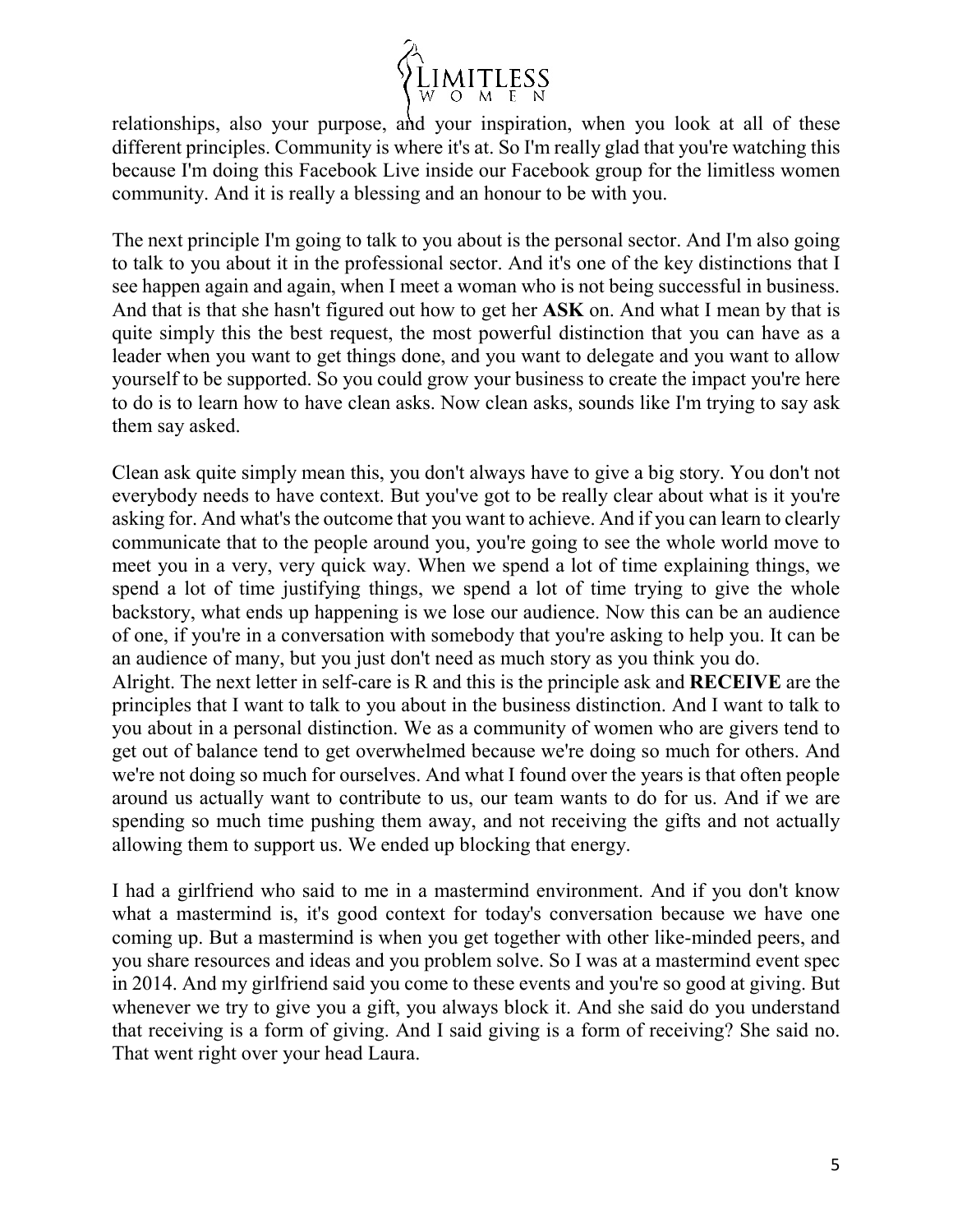

Receiving is a form of giving. So if somebody wants to give you a gift, if I'm like hey, hey Cheryl, here's this great pen that I got at the Hyatt Regency and I want to share it with you and you're like No thanks. I got a pen. I don't need it. It feels the giver feels a little blocked. You get the idea. So you're surrounded by people that actually want to do for you that want to give to you that want to contribute to you. But most of the time we've got our guard up and not allowing ourselves to receive, I want you to practice being a good receiver is one of the ways to stay on track. When you have these next steps, I'm gonna carry cover with you in business, make sure that you're letting the goodness in.

And the E in self-care in our world stands for **EASE**. Now, here's the bottom line. We as a species in the developed world, and I say in the developed world, because in the undeveloped world where people don't have access to resources, this struggle is real. Okay, for those of us that have a roof over our head that have access to clean water, pardon me to take a drink. Drinking my favorite iced tea, we tend to make things harder than they are. And what do I mean by that? I mean that we tend to, most of us tend to feel like there's some kind of valor and struggling, that there's some reason why we have to struggle. It's an old message. And I'm here to tell you that it doesn't serve you.

The E in self-care is to follow the path of ease, when you actually allow yourself to be supported. When you actually look at things that are presenting themselves. I was speaking to a friend yesterday who is just on fire with her business right now. And part of it is that she and I were having a conversation about what God would want for us, right. She's another woman who's very faith based. And she said, God has keep presenting me with these opportunities. And I said, Erica her name is Erica, great job receiving great job paying attention. And recognizing that the easy path is often there for us. There's no valor and struggling, there's no valor and pushing. It's the old message that we had to be masculine and driven and strong in order to be successful in business, I'm here to tell you, it doesn't have to be so hard. So I'm excited to share that with the more that I follow the path of ease. The more that I live in flow, the more that I walk in faith, the easier things get. And I want that for you, if you feel like you're struggling and overwhelmed.

Alright, so *first principle* is put your **SELF-CARE** first, hopefully some of these, I don't know what we call them in the acronym, but some of these principles in the acronym will resonate for you, these are the ones that I find, if I come back to them again, and again, my life feels a lot better, I show up a lot more engaged, and my whole world starts to flow with more ease and grace.

Alright, the *second principle*, the second principle on how to stay on track, personally, is to have a **DAILY PRACTICE**. Now, I consider the daily practice. One of those things that doesn't have to take a lot of time, but it does have to be done. And here's the reason why. It's almost like a muscle, right? When you're trying to work out and build muscle tone. It's not like you go to the gym one time, and then all of a sudden, you've got it handled. And you're like a bodybuilder, right. It's the habits that we have, there's a saying that I have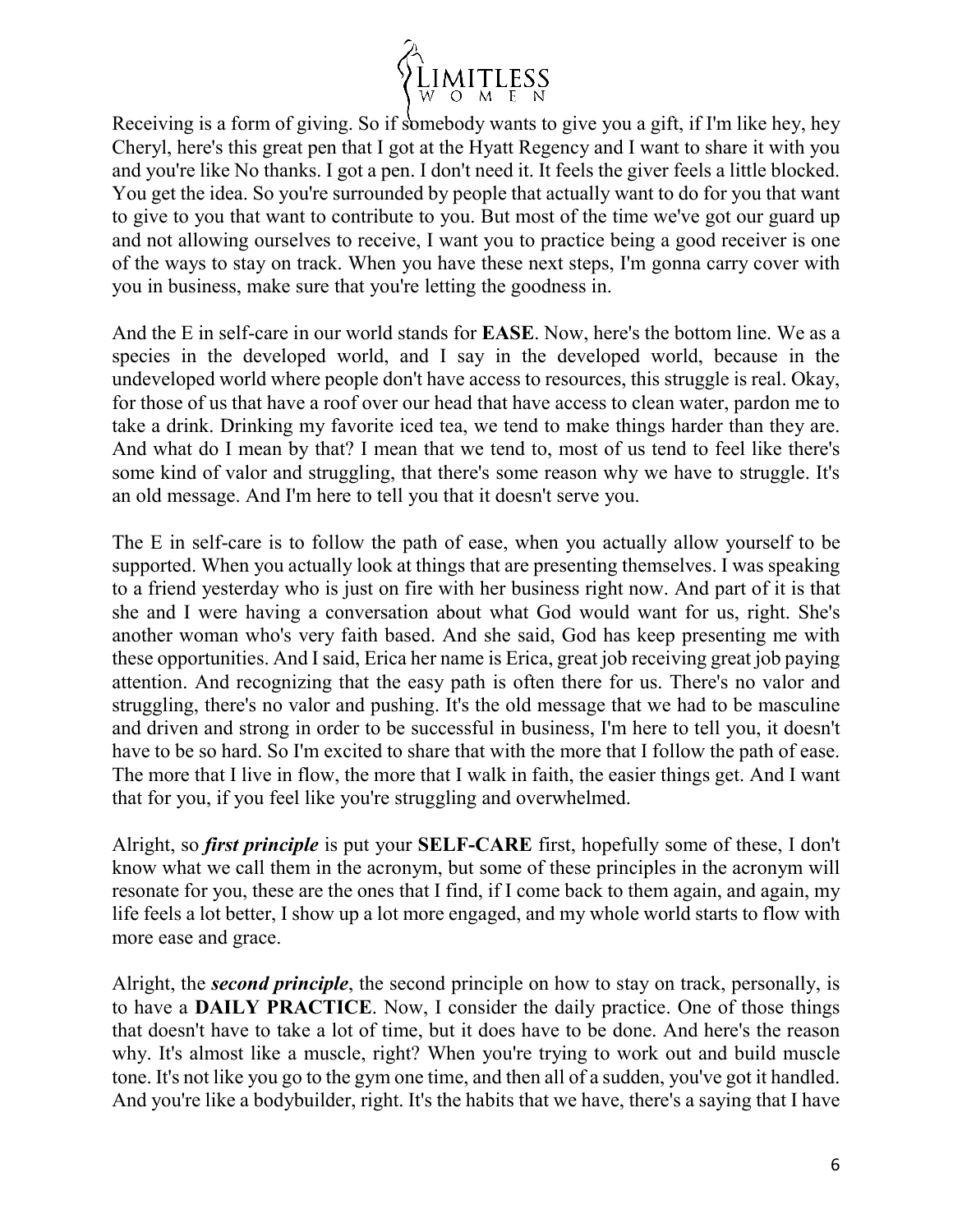

that I give away often at my events, to my clients at little plaques and things like this, because I love this saying, which is *"watch your thoughts they become your words, watch your words they become your actions, watch your actions, they become your habits, watch your habits, they become your character, and watch your character, it becomes your destiny"*.

Now we change the words up a little bit and say watch your character, it becomes your legacy. Because we're a family of women who really care about leaving a legacy. And we're all going to leave a thumbprint here, whether we are aware of it or not, right. So why not live with passion and leave a legacy that makes a difference for others, right for future generations. I believe that's a life well lived. So in the morning practice, right. I personally think this is the best time to do it. But you may be a person who prefers to do your gratitude and meditation in the evening before you go to bed.

In a perfect world. Maybe you do it both times you maybe do in the morning and in the evening. But in our you know, in our practice, and same the way I practice and the way that many of my clients and my friends practice is this, in that quiet space in the morning, when you first wake up when you're really rested. I encourage you to start with daily gratitude. There's a saying I heard Lynne Twist, say once, which is *"that which we appreciate, appreciates".* And you might have heard a spin on that from different places the law of attraction, we get more of what we focus on. What I've learned, quite simply is this. If you can slow down and remember to stay in gratitude for what is you'll start to attract more of what you want in your life.

And it's not rocket science. And it doesn't have to be complicated because I'm telling you that if you've experienced a wakeup call, either in your own body or in the body of a loved one. If you recognize this last couple of years with COVID. That time is precious. You know, there was a statistic that I read that said one in 100 People died in the United States over the age of 65. Now, don't shoot the messenger, because I'm not sure if that's actually correct. I haven't fact checked it. But I'll tell you that it made me pause and think, as a person who's 55. I'll be 65 Extra, I'll be 56 pretty soon here. I'll be 65 in like 10 years. And if I if God was going to take me home, if not, then now, what would I wanted my experiences to be? So every day when I wake up, I think here's another day, here's another opportunity.

That's the first place I give thanks. I give thanks for the body that carries my spirit, my essence in the world, I give thanks for the opportunity to have work that I love. That makes a difference for others. I give thanks for learning, you know that it wasn't always like this, for learning that when I grew up in a family of violence, and abuse and neglect and poverty, that was my normal, and I couldn't even imagine growing up in a home where I feel safe. I don't have to worry about somebody coming into a less me at night, right? Luckily, I've gotten through that I'm on the other side of that. I don't have to worry about being in a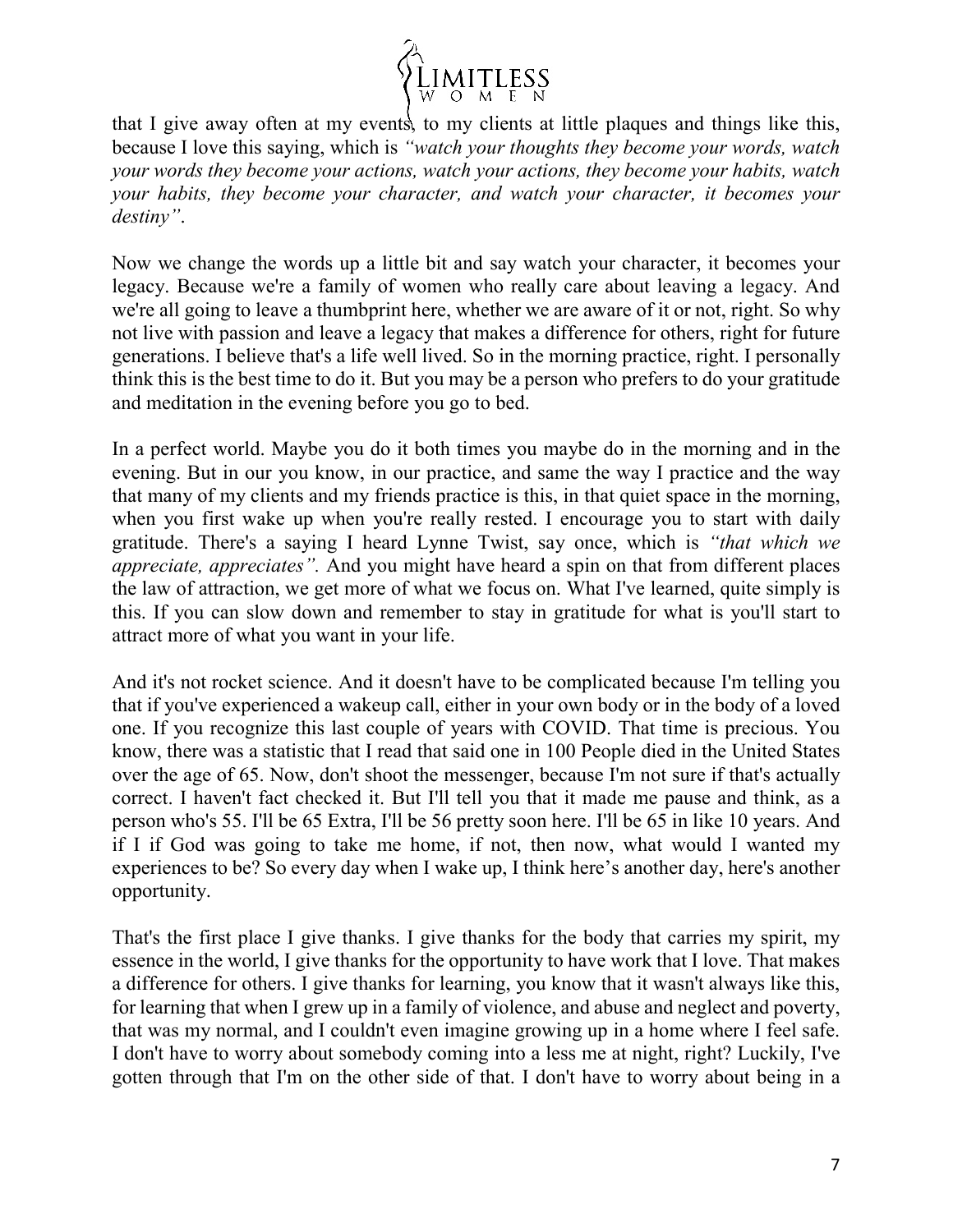

relationship where I might say something that offends my husband and he hits me, I don't have that in my life anymore. Right?

I'm telling you these things not because I want you to feel sorry for me or celebrate my successes. But because I want to remind you that each one of you because I know as I'm seeing your names pop up here, Janet Grace, Janet Carver's, Audrey Angela, Cheryl Kate, hello, my love's as I'm seeing you pop up here, I know you You're my girlfriend's you have experiences as well that you've overcome. And if you're struggling with finding something to be grateful about, I encourage you to just look back a little bit, just look back at where you were. And look here to where you are today. And ask yourself what feels great. And what do I want more of right?

I give gratitude every day for my strong, balanced, capable body. It has bad days, it has stuff going on sometimes. But you know what it keeps carrying me forward. And I'm just so grateful for that. So I want you to think about the power of actually starting your day in this way. Because this is what this call is all about. This call is about how do you stay on track? How do you stay on track with what matters to you. And this is one of the things. Give yourself time and space to be clear. And be clear in your asks. And remember that you are receiving that it's already happening for you.

Alright. Third practice. Oh, wait one more. One more thing. Number two, when I do after I do my gratitude piece, because this might be helpful for some of you. The other thing that I do is because I'm a faith based person. So I start with gratitude that I move into prayer. And my prayer each day is, as I asked the Lord to show me what would you have me do today? What would you have me do today that would be in the highest and best for this lifetime you've gifted me with? What would honour you? This is my conversations with God but choose your own right? What would honour God's wish for my life? And what would move me closer to the goals that I have my dreams? Right?

We when we first started limitless women, it's kind of it's been birthright, it started out as powered with passion, then it moved to passion, purpose profits, and then it evolved into legacy leaders we had that was our first branding, Legacy leaders, then birth limitless women away and I feel like we found our late right this is this is the place that you know us as for those of you that are new friends, some of you've been friends of mine for a long time you've been on the journey. But it ended 2014 beginning of 2015 is when we really put our stake in the sand and said, Okay, this is a business that is philanthropy first. This is a business that's going to create impact for women, not only by changing their lives, but by inviting them as they become healed in their own consciousness to join me and our whole community in eradicating poverty and healing poverty.

And I'm here to celebrate with you today, that as of today, as I'm looking at this March 30<sup>th</sup>, we are over \$600,000 in donations, thanks to you. And that did not happen by any big donors. The Gates Foundation did not write us a check as much as we would welcome their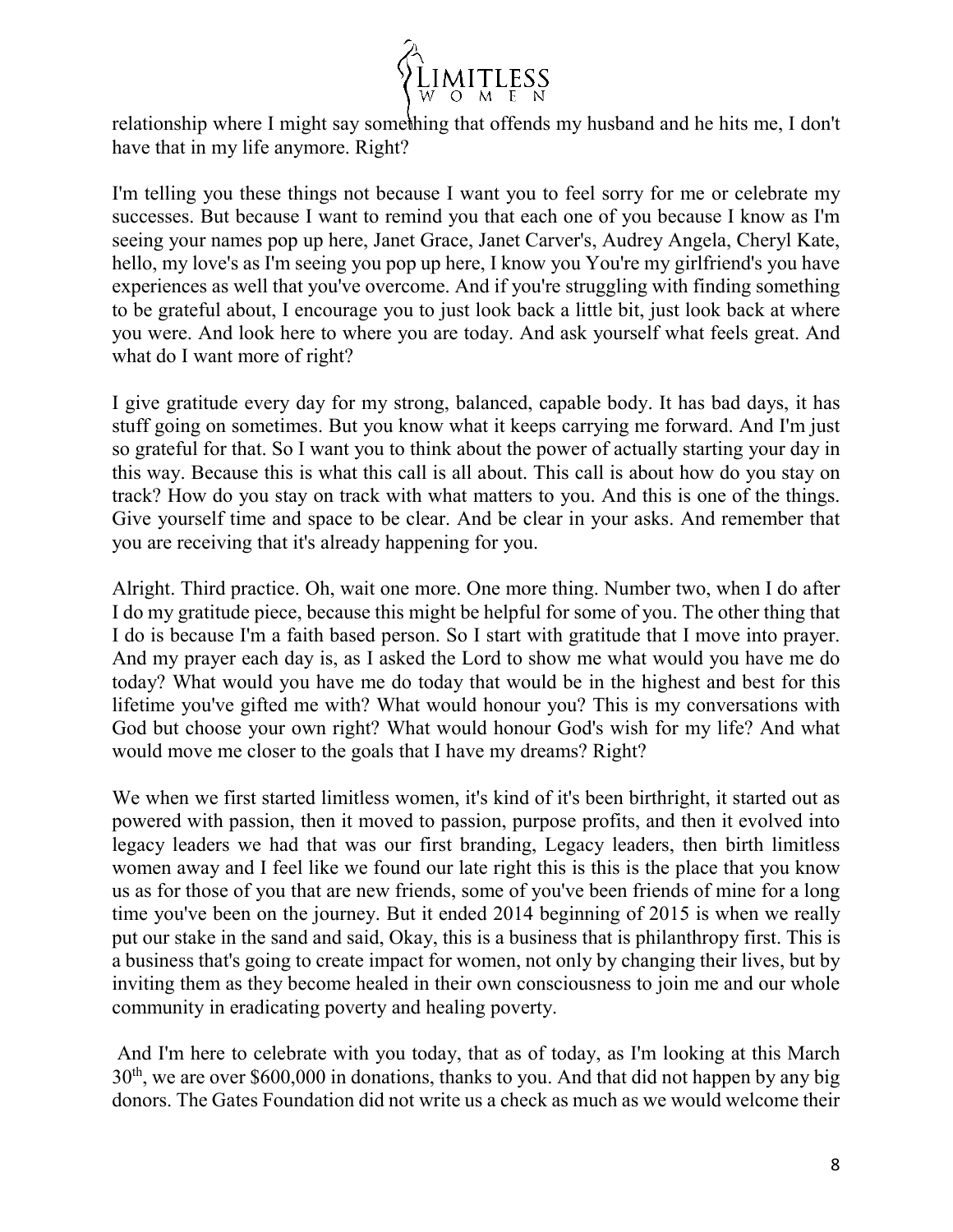

support. It's our job to support them right to support those non-profits out there in the world that are making a difference. And we have a very special way of doing it in our world. And it starts with a \$10 donation, a \$50 donation, each of us coming together has collectively created an impact in five continents.

You know, we haven't gotten to Australia yet. We haven't gotten to Antarctica. But we are all over the world right now making a difference for Women and Children's, not only women and children, but predominantly women and children's closets. So I just want to honour you and thank you for being a part of this family of entrepreneurs that are using their profits for purpose. So thank you for being a part of our family. I'm just so excited about that. Right. There's my celebration.

Alright. *Number three* to staying on track personally is here's a new Laura quote, *"choose your news"*. **CHOOSE YOUR NEWS**. What are you feeding this delicious, beautiful brain of yours? So you know, you, I talked to the beginning of this call about being a type not a type A, that a triple A, you are gifted, you are full of opportunities. You are a woman who is called to make a big difference in the world. And Carrie, if you're still with us, you're a man who's along those same lines, one of the unique men that are part of our family. Here's the deal, you've been given this opportunity, and how are you choosing to meet it. And part of that is just like you wouldn't feed your body ice cream for breakfast, lunch and dinner and expect to have tremendous energy, you might have a little sugar high, but you're not going to have the energy to get out and do what you want your body to do.

Your mind needs you to be selective, your mind needs you to choose your news. And I'm not a fan of saying just go put your head in the sand and pretend like you don't know what's going on. But I have a good friend and I talked about this on Saturdays. Today's Wednesday. So I talked about this in Saturday's live. I have a good friend who is at a very different end of the spectrum for me politically, is a dear friend, I love and respect her. She's a genius in our business. And we just see some things differently in politics. And she said to me recently, we were together, she said, you know, you and I both get the news, we believe in. And I thought that was really telling and it made me think about this. Where am I getting my news, right? And so I'll just tell you my sources. And I think you can get your own sources where you want to I love that we are having this opportunity to be on social media together. And I would say that this is not where I consider that I get my news.

Alright now I personally think that sometimes the news in the United States can be very sensational. I have a criminal justice minor and my degree, my major is political science before I went to law school, and you know, there's just a lot that happens in the media that can be a little wonky, so I tend to look for unconscious. Let me think if I'm saying this word, like, I try to look for new sources that I feel are a little less bias and that I also try to gather from different places. So this is gonna freak some of you out. But I, my first priority, my first like unbiased news source, I would say is NPR. And I could be wrong about that. But that feels calm and not sensational. And I feel like when I hear things there, I feel that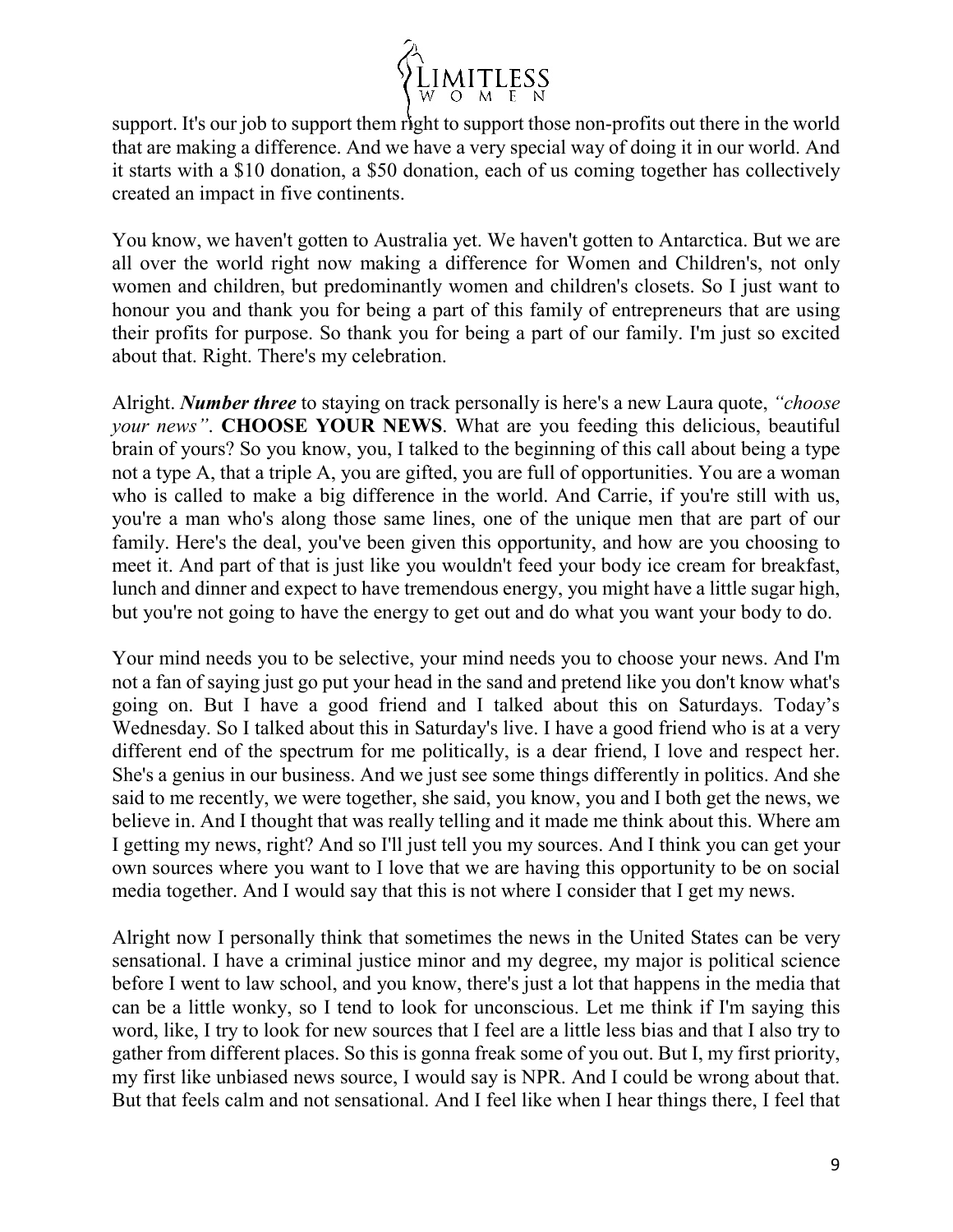

somebody has done their research, right? It's National Public Radio, it's something that is the first place I listened to.

The other place I like is BBC, because it's often really telling for me to get a perspective that's International, not just the United States perspective, one of the things I learned early on travelling as a young woman was that we are very egocentric, those of us that are born in the United States, just because our school system has taught us to be this way, it's not a bad thing. It's not a good thing. It's just an ins thing versus when I am blessed to be travelling around the world and meeting just sisters and brothers that have grown up in different nations. They learn a lot about other countries way more than we do in world perspective. So, you know, I tend to look for an international perspective. And then I'll check in to two sources, I'll check into CNN, I'll check into Fox News headlines, not because I'm trying to endorse either one of those, but I've got to tell you, it's good to get around perspective.

Now. All of my news gathering takes about 15 to 20 minutes every two to three days. Now, that may be shocking for some of you that are like my husband and feel like you need to check in every single day. There's most of the things that are happening in the world that are beyond the scope of my capacity to impact. So I want to know what's going on. But I don't want to feed my brain with a lot of sensationalism. So choose your news is the third criteria I have for you for staying on track personally. It will help you feel better. It will help you be informed. But it will also keep you out of the fear factor and feeling like things are bigger than they are in your own perspective.

Alright, ready to move on to business. First of all, let me pause right here as I take a sip of tea and ask is we're about the halfway mark. Does anybody have any questions, comments or anything that you've heard and what I've shared so far, that's been helpful for you? Kate Payne, I was thinking about you when I was writing that this morning choose your news. I thought that Kate Payne my genius. Standing out online friend is going to help me figure this out. But I think I thought there was a new cute phrase. Alright, choose your news. Thank you. Anybody else here anything else that's helpful for you Donna? I'm not sure which statistic that you love. It might have been for the folks that are 65 and older, which is a lot of our community right? A lot of us we're a mature community.

We don't, I just got introduced to a young woman who was 30. And I said, you know, this is what we're about. We're about philanthropy first. And she said, what most 30 year old say, I love this. And someday, I hope I'm going to get there. But in the meantime, she's still trying to figure out her own sufficiency, which is, maybe what should you do when you're 25 and 30 years old? The donations number? Yeah, thanks. So thanks so much for being a part of our family. And being a part of those contributions. We so love you. And so appreciate you. Janet looked back at where you were, and where you are today. You know, that's the, the such a helpful tactic for me personally, is that when I feel like, I want to compare myself to somebody who's farther along, or somebody who has more clients or a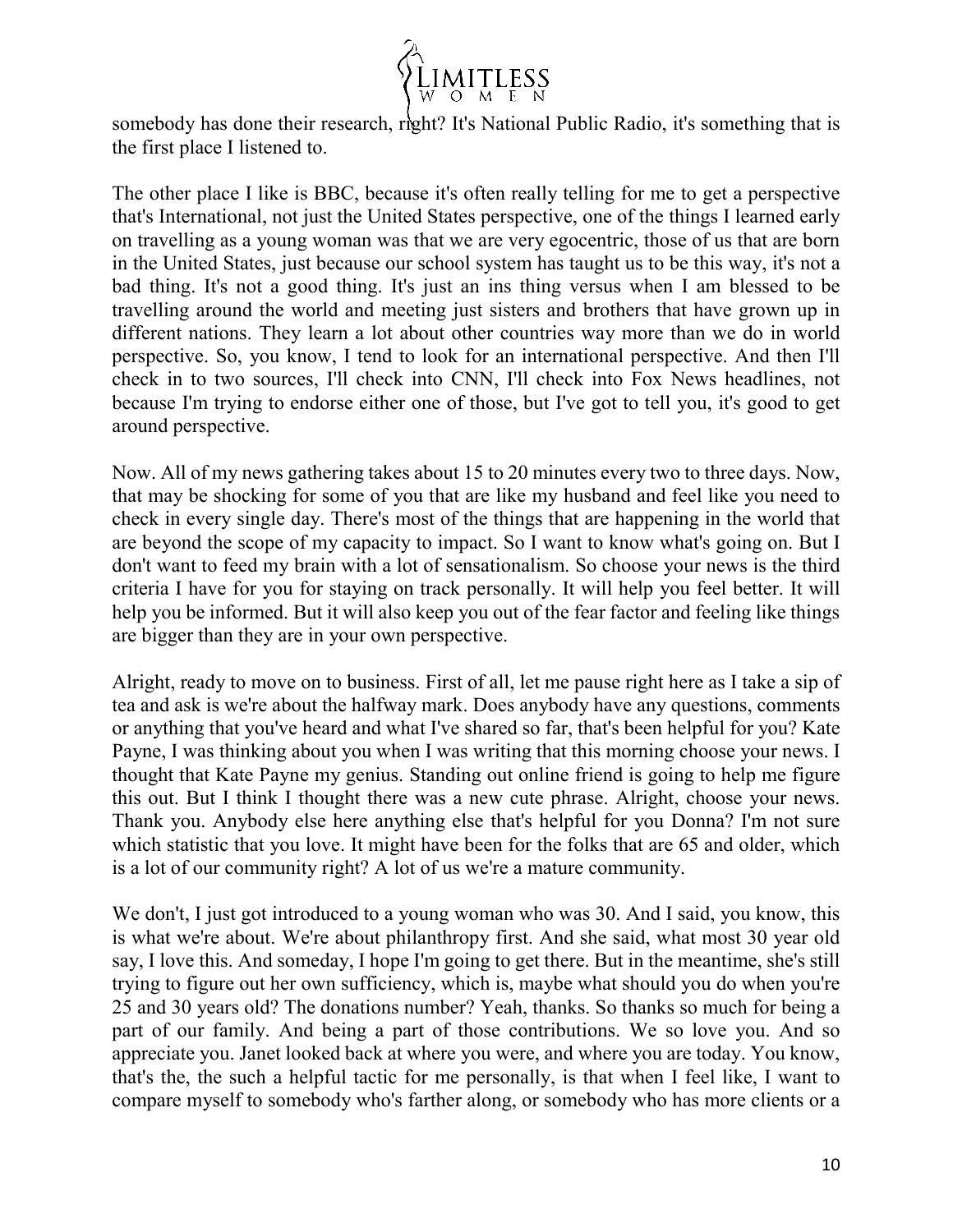

bigger business, I'm always reminded of how far I've come and all the blessings that I've been really honored to receive.

So, yeah, ask yourself what you like and ask for more of it. And self-care first. Okay, good, Angela. I'm so glad that I put self-care in here. I wasn't sure I was going to do it. Oh, nice. And so Kate has a resource for us, which is what we love in the limitless woman community. But don't go there right now, please. Okay, we'll talk about it in a little bit. I'll make sure I recap it when I get to the pace because I have a few more things to talk about business, I think are super important.

Alright, here's the *three things* I want to tell you about how to stay on track with your business. And when the world seems to be distracting you and feeling kind of crazy. The first is that I want you to go back to *your vision, your mission, and your core values of your organisation*. Now, if you haven't done this, as an exercise, reach out to me, I'll share some resources with you about how we do this. But I've got to tell you that every time I start to work with a private client, pardon me, these are the women that I consider my business partners of a few men, but for the most part, my clients are women. We always start with this. And I'll tell you why it's super important that you have this cornerstone in your business.

I remember hearing Tony Robbins recently say that somebody was asking, like how he gets motivated, how he gets so fired up. And he said, I never have to fire myself up, I never have to get motivated my vision and my mission is so strong that it pulls me forward. And it really inspired me when I heard that because I thought you know, we're on a mission to give our way to millions, not just millions of dollars, but millions of lives impacted. And we ask ourselves, I say we because it's not just me, right web community team, how do we move ourselves closer to that goal? How do we actually as a team create impact that heals poverty, I say heals, because there's a lot of conversation about breaking cycles.

And I feel like from the feminine perspective, it feels much more loving and embracing to heal poverty. And I feel like each one of us together plays a part in that tapestry of love that we're here to create. So thank you, again, for being a part of this family. Get clear about your vision, your mission, your purpose, and your core values of your company, you're going to need them. As your business grows, as the world comes in as life is happening. You know, you're going to have your situations, sorry, just had a little bit of a brain fart, I was thinking about being in the hospital with Scott and having his doctor look at me and say your husband's dying, and I can't do anything about it.

And I just, you know, I just stopped for a minute. Because number one, it took away my breath. But I stopped for a minute. And I thought, you know what, I can choose to accept this. Or I can ask another question. I'm still here. He's not dead yet. What can I ask? And I asked him, I said, what else you got? You know, you, those of you that play with me and work with me, you'll hear me say that again. And again, like what else you got? You got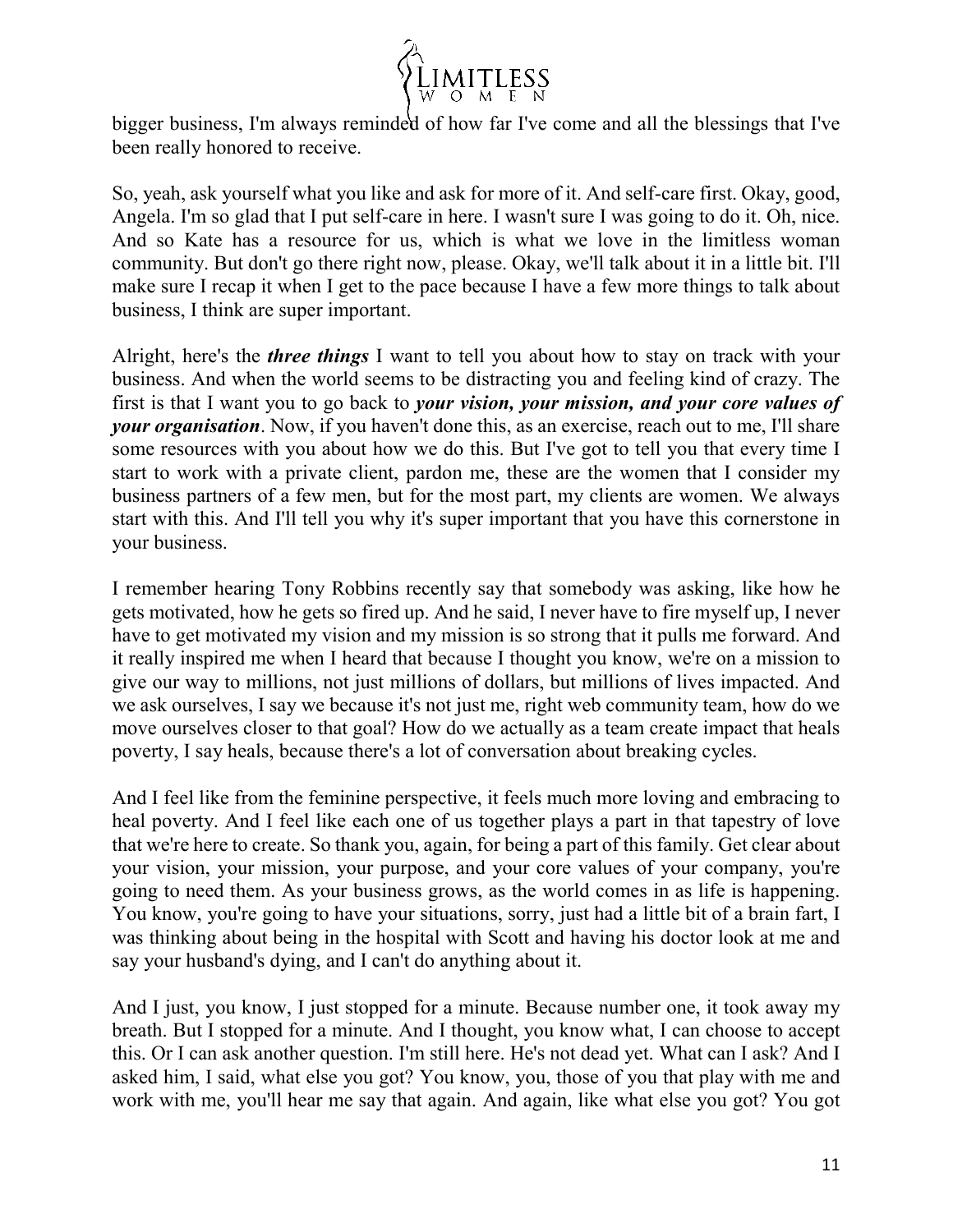

this? What else you got? And he said, Well, I've done what I can do. But there's another thing but I think if I hadn't asked that question, when he said to me, you can take him home and he may die this weekend. Or he may die in the next few weeks. I can't tell you but it's close. I could have just said okay, and I wasn't up for that. I was like no. I'm in hospital. I know. This doesn't feel like it's the end. What else you got?

And here's the thing, I'm gonna move you into this because it's important in life in business. Who else who else can help us with this? You're a great doctor, you saved his life. You got him in here. Now what? Right? Think about that when life is happening you can choose to either say okay, I'm going to let this take me down. Or I can ask for another solution. I can be more creative. Here's the thing I want you to remember. This is like if Catharina was listening to this and she might listen to the future. This Catherine Aranda, one of our dear legacy leaders that we love so much. Super simple art. She goes bing, bing, and super tip alert.

You don't have to take what you hear and just be with it. You're a founder. You're an entrepreneur, you've been bestowed with the gift of creativity. It's very different than billions of folks on the planet, billions don't have access to resources. Billions have jobs. And then there's us. There's these quirky ones that we are, that are unique and different, that have been formed in creativity to be leaders in the world, to take our curiosity, to take our super-fast, smart brains, and to ask the questions that creates shift and change in the world.

You know, one of the ways that I've gotten Audrey to come on our team and somehow gotten her to stay with me for a couple of years, I think we're gonna have a couple years Audrey is to be really clear that we have the opportunity to create shift and change in the world. I say that because she's somebody that I love and respect so much as a girlfriend, I don't know if she's still on here. I know she was on earlier. But those of you that are part of our family know what a gift she is to our community. And she is so highly. Someone I'm looking for she's so highly recruited. That's where she's so highly recruited by other people, big leaders, big names, big companies want her in their organisation, and we get to keep her in our small and mighty family so far, because it our work, our mission speaks to her heart.

You know, the greatest thing you can experience, I believe, as a founder is a business that actually grows without you a business that goes on and creates impact. Whether you're working or not, right, we talk about your time, freedom, your financial freedom, the emotional freedom to know that your business is making a difference in changing lives is a juicy place. And I just don't hear this conversation other places, I see a lot of stuff out there in the world about marketing on, you know how to make money, there's lots of places you can go to learn money, how to make money, there's lots of stuff you can go to learn about what's the newest, you know, next most angled marketing thing. But I got to tell you, there's something very unique in this lane that we plan in limitless women, that's truly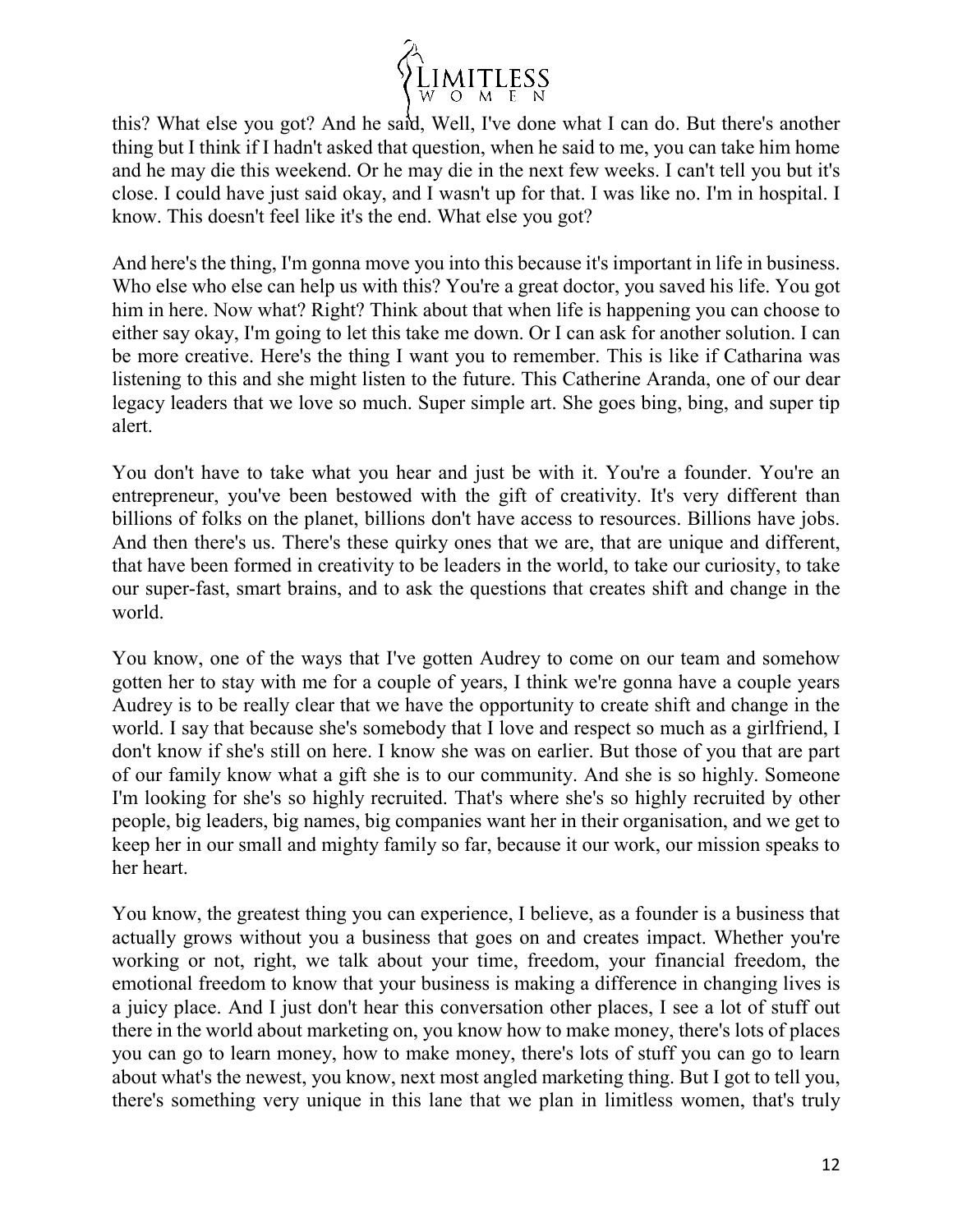

committed to impact not because it looks good, that's called strategic philanthropy. But because we've all realised as a community of mature individuals that have moved through a lot of struggle, that have moved through personal development, to get to selfactualization, that beyond that, we get to give, and that there's something really special in the environment of that.

And so this is a probably a good segue as it's coming through. We have our eighth annual limitless women, leadership and legacy I'm looking at because sometimes I say legacy and leadership, our eighth annual leadership and legacy mastermind coming up, we're going to be meeting in Orange County, California, in Newport Beach in a delicious hotel, a renaissance that we've been wanting to get into for years. And they have space for us this year. So we're super, super stoked. They've gone through a big remodel, they have this gorgeous garden, and we'll be having lunch every day. The ballroom has these ceilings that I think are probably like 40 feet high, I don't know. It's just it's a big spacious environment. And they're giving it all to us. And so we have this opportunity to come together. And why I'm telling you this is that those of you who have been at previous limitless women events, can speak to this. There's some testimonials on the website, if you want to go and look at them.

But there's something magical that happens when we disconnect from our day to day operations. And we reconnect to our purpose. And this event is my favorite. And I say this because I like each of the events that we offer. You know, we teach very specific business principles in different events. But this one is just a love fest. This is an opportunity where I invite 100 of my girlfriends to come together and to share the best of the best of what we've got. What's working? What are the principles that you're finding in your best practices? What are you learning that is tried and true, that's helped you build your business. And I say this because most of the women that come to this event have been in business for a long time.

This is another reason why when somebody introduces me to a 30 year old that's just starting, I may send her some love and encouragement and really just be excited to meet her. But our community is for mature, spiritually connected women who are mission focused, right? So the women that come together that are mature that have been around they know what's tried and true in business. And we combine that with what's current and relevant. Not what's a flash in the pan? Not what's the next destruction? But what is tried and true. Married with current and relevant that's causing a fast spiral of success, right? Not a spinning like you're out of control, but a really beautiful circle, a whole circle giving and receiving problem solving solutions. We talk a lot about what does it take to not only be a leader in today's economy, regardless of what's happening regardless about recessions regardless of a COVID and I'm not trying to be unkind but I will tell you that it is my personal belief that if you are alive and breathing, God is not done with you yet.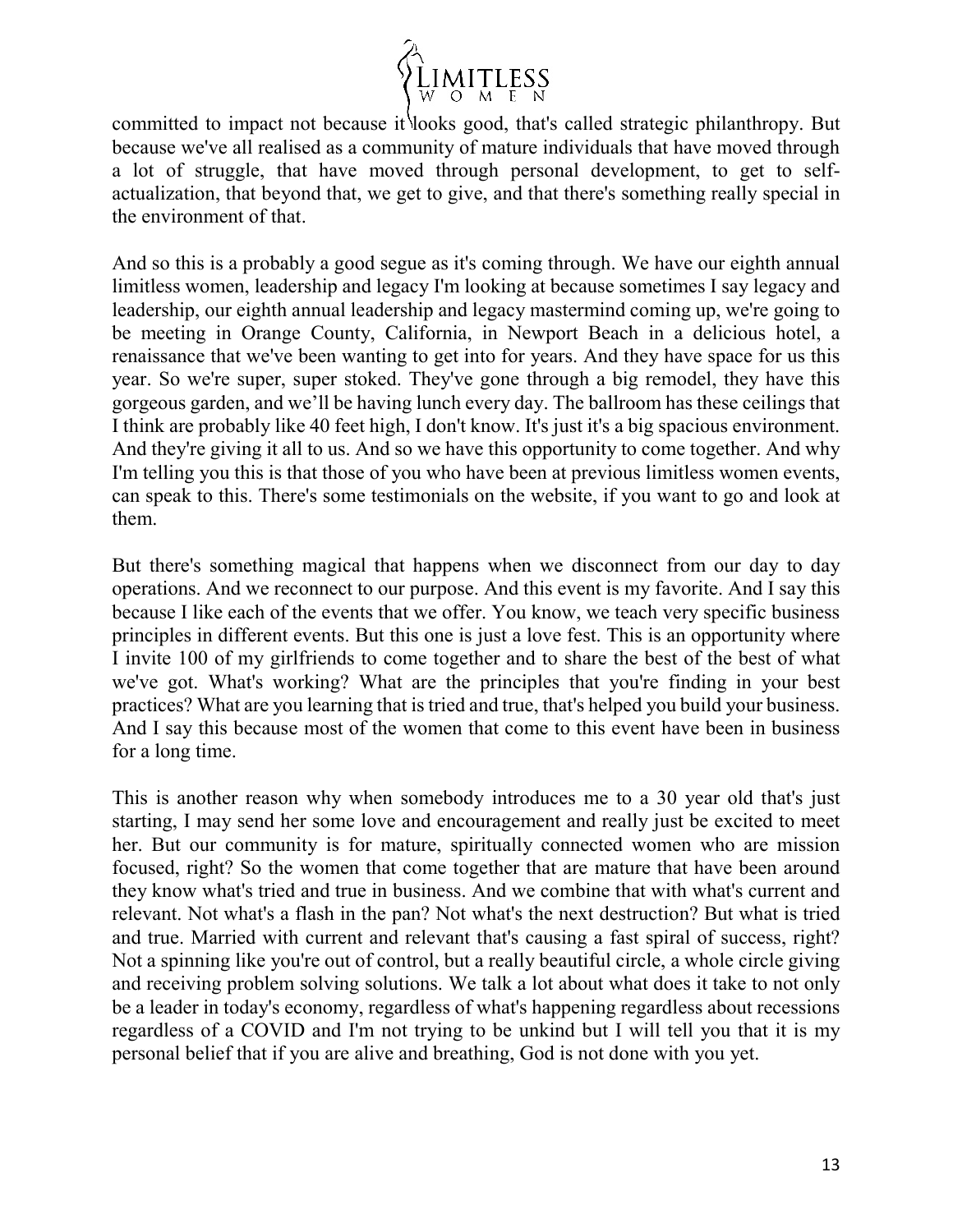

And if you have a calling on your life, to make a difference in the world, the best thing you can do is to get yourself in community with like-minded leaders who will pull you forward and support you. Because here's the deal. We get it. We understand how you feel, we all experienced that. Holy goodness, it's the end of the day. And there's more, right? We go to sleep with our businesses, we wake up with our businesses, we work on having healthy boundaries, and really understanding Family First is a gift.

And at the same time, this burning yearning that we have in our lives and our businesses, is really hard to explain to somebody who's an employee. There's nothing wrong with having a job, but it's just a different way of being so in this incubator, I'll tell you, it's a bit like hosting a wedding. And it's so funny because my new personal assistant Selena is getting married on Sunday. Everybody say hi, Selena Happy, happy congratulations wedding Sunday. She will not be with us because she's getting married. She made probably not on this call, at least I hope not. Anyway, she and I are planning. She's like, Oh my gosh, there's so much of this. That's just like my wedding. I'm like, I know, flowers, and presence and music and staging.

Again. I mean, like, what are we gonna wear, there's so much that goes on, to create the environment that has the capacity to be not only safe, but also energetically sacred. And I say that to you with all due love and respect for wherever you're coming from your belief system. I have to tell you that I believe this work is sacred work. I believe those of us that have a calling on our lives, to use our work to create healing in the world are doing what we call our God's work. I heard that first from Tracy Trottenberg I want to give her credit for that. When you know that you get to do work that's here to make a difference. There's something very sacred in that environment and it is my responsibility as the host to at least I feel like that that's how I take it each year when we do this. We haven't been able to be together for three years. So I'm going to tell you something. This year's event is going to be is going to blow your socks off those of you that are coming.

Yeah, we get together we spend some it's a three day commitment right but you don't have to be there all three days because we start late on day one meaning we started to in the afternoons you have a day to get things done in the morning and travel there. We work together Thursday afternoon, we have a reception where we get a chance to just love on each other and really build deep relationships. We have a full day of intensive sessions of training masterminding and working all day on Friday, we have an optional session with me unplugged on Friday evening, we call them love seats if you're interested. And then we in it's optional. You don't have to come in the evening if you don't want to. But those of you they're travelling in from out of town, sometimes the love fest is the best on Friday evening.

And then Saturday morning we get up when we have brunch. What I found over the years is having a three day event often when we would come in the morning, have lunch and then leave. So we just changed it. We're like if you want to have day on day three, it's a half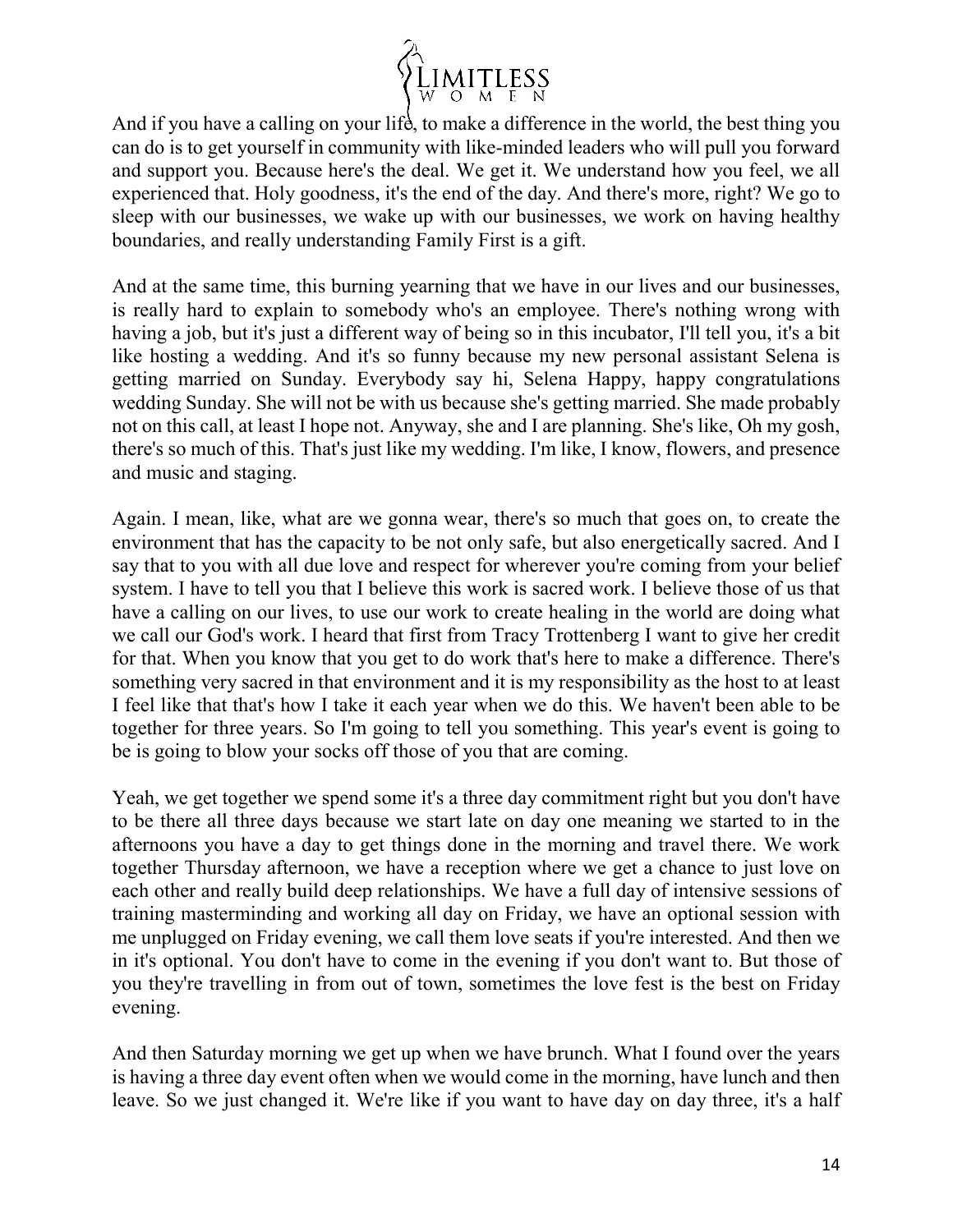

day. So we do brunch in the morning. We do our training or sessions or wrap ups or principles or plans of action, right because all the best development and creativity in the world in design doesn't really help if you don't have an action plan. We work on that on day three. How are you going to take it out in the world? What are your implementation steps? And how are we going to support you and staying accountable? So we wrap up on Friday at two in the afternoon. So there's some principles about or like the details. All of its online at the website.

Kate, I can't wait for you to be there. Hey Elizabeth, Patricia Connor so nice to see you my love. Are you checking in with us from Costa Rica? Limitless women Elizabeth? Patricia Connor has a gorgeous retreat centre in Costa Rica. If you haven't checked it out, please do you'll love to know what she's up to? And you can put your place in there. Elizabeth if you're here. So yeah, so the event is at *[www.limitlesswomen.com/mastermind/](http://www.limitlesswomen.com/mastermind/)* . What I will tell you is this early bird pricing ends on the first. The first is Saturday unless I'm telling you a story. No the first is Friday. Friday is the end of early bird pricing. I do not sell tickets. You are seeing this Facebook Live because you are inside our private community. I invite 100 Women only to come together. There's personal reach outs that we do our clients take a lot of the seats you know just because they do and they're already in the work and they love the work and they're creating impact and growing their businesses.

So there there's a few seats left and I will tell you that Janet all the agenda is on the website sweetie if you just go there you'll see it, that the piece around growing your business that happens inside community is really special. So let me give you what I promised you for today because I want to be cognizant of everything. These time and wrap up at the top of the hour. Alright, so the *three things you can do in business to stay on track in businesses* this, the *first one* is to get really clear and go back and revisit *your vision, your mission and your core values*. When you live inside your purpose, it will pull you forward, I encourage you to write it up, print it out, it's one of the things we do with all of our clients. Keep it front of mind, because it will keep you fired up and on track.

The *second* thing I want encourage you to do is to *start operating with blinders*. What I mean by that is quite simply this, most of the women that I meet, that are struggling, and they're not hitting their revenue goals are doing either one of two things, they're either doing the wrong activities, or they're doing the right activities in the wrong order. We work very specifically and very strategically to take our clients through what we know works, right, if you put operations and point of sale and SOPs before you put your marketing message together, you're never going to succeed. And I'm not trying to be, you know, punitive here or make anybody feel bad. But I got to tell you, there's a very strategic way of doing business.

And I've had nine very successful companies, I've sold six of them. At this point, I've helped 1000s of women with their businesses. I'm here to tell you, there's an order to things and it works. When you are getting distracted by everybody else's stuff that's coming in.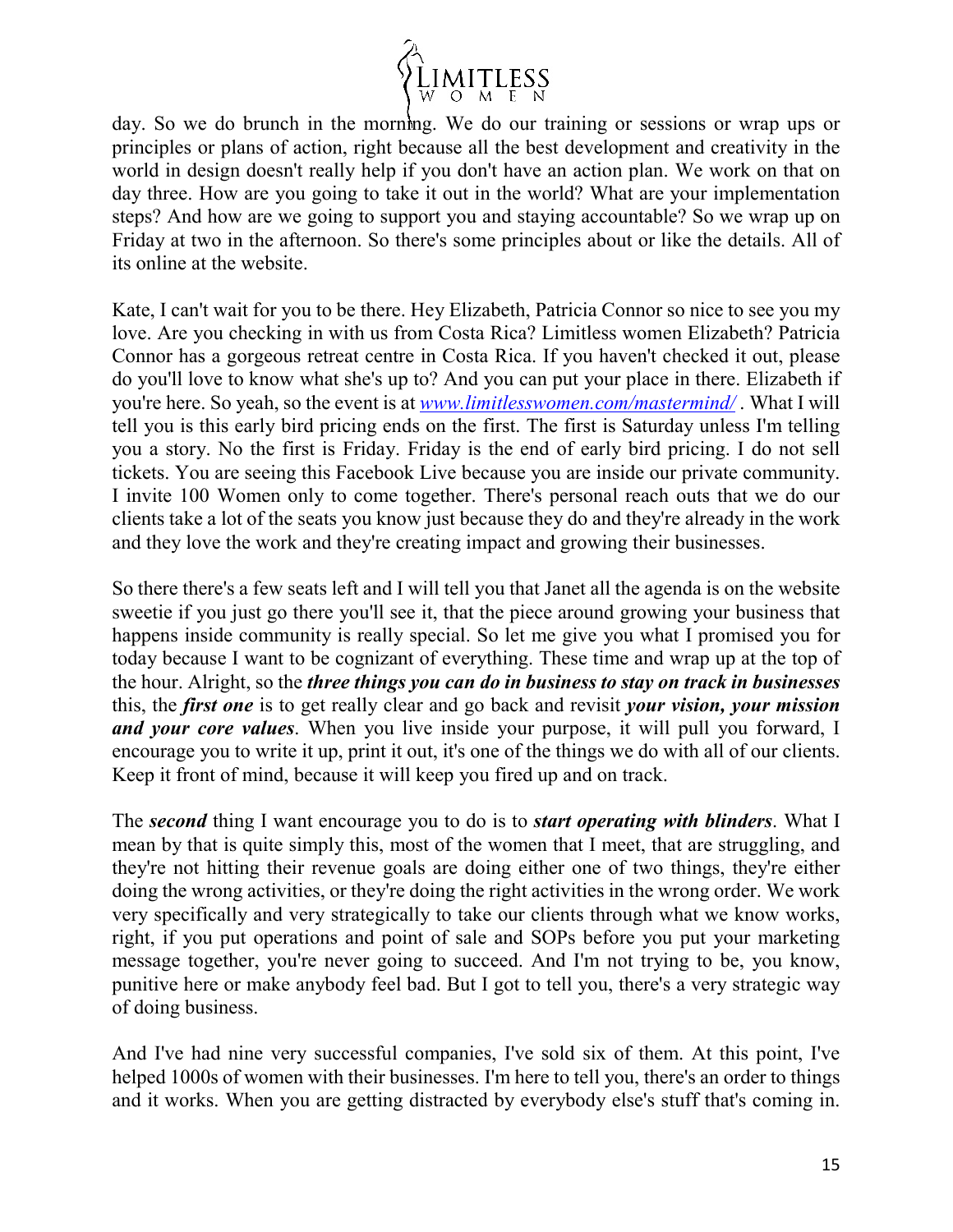

And your email is on your telephone, I don't know where my phone is right now. But your emails on your phone, and you're constantly stopping to answer other people's request, you're not getting things done that you need to get done.

Remember when we were in the personal and I said you've got to start the morning, asking, what is the most important thing I can do today? What is Shannon Graham has a great saying his friend of mine, what is the one activity that's going to have the highest probability of the deepest impact? Now I asked to be shown this by God, that's my belief system, I will tell you that it comes rushing in, usually one thing comes in, sometimes two or three. But I really believe in this. It's another principle, go really focused, narrow and deep and do a couple of things every day, that will move your business and your life to a new level, you're going to have much better results than trying to win the, I'm coming up with a name here. But like the, you know, overdue Olympics, there's no there's no value in doing 50 or 100. Things that are not the things are going to move you to the next level. So you have to do things in order. And you have to be very careful about what you're doing. This requires you to be not available for other people's agendas.

You've got to be really clear about these are the things that I've committed to doing these are the activities are going to change, but to trajectory of my life and my business. And I'm only doing these, so I'm not going to let distractions come in now, I don't have a lot of time to go into the principle of how we communicate and what we do in project management software. And all those things are available. I think I have 100 videos on my YouTube channel and 80 podcast episodes at this point. So lots of training for me if you're just looking for free stuff. But I'll tell you that, again, the women that are going to be at the event, and our clients are coming are blowing up their businesses in a way that's graceful, where they still have space to be with their families, where their relationships are blossoming, where grandbabies are coming, I'm thinking about that.

So you know, there's a lot of good stuff that's happening in their lives, working 20 hours a week, 25 hours a week, blowing past that six figure mark, if that's what they want to create, it doesn't have to be so hard. But some of these principles require discipline, it requires accountability, and it requires structure. And most everybody I meet, including myself, has a hard time doing it alone. So if you're struggling alone, stop struggling. Come play with us, let us support you get to California and join us grab early bird pricing, I started to say this about the thing. We don't sell tickets, I invite 100 women, once we're full, no more space, and we ask the women who come to make a contribution towards their meals and materials because we're together for three days. And we're feeding you and we have a cocktail reception. And we have all kinds of good things going on for you. You're actually receiving materials you're receiving things that we use in our business. So meals and materials, there's a fee for that that fee is discounted by \$200. If you take action and register before Friday, that's that.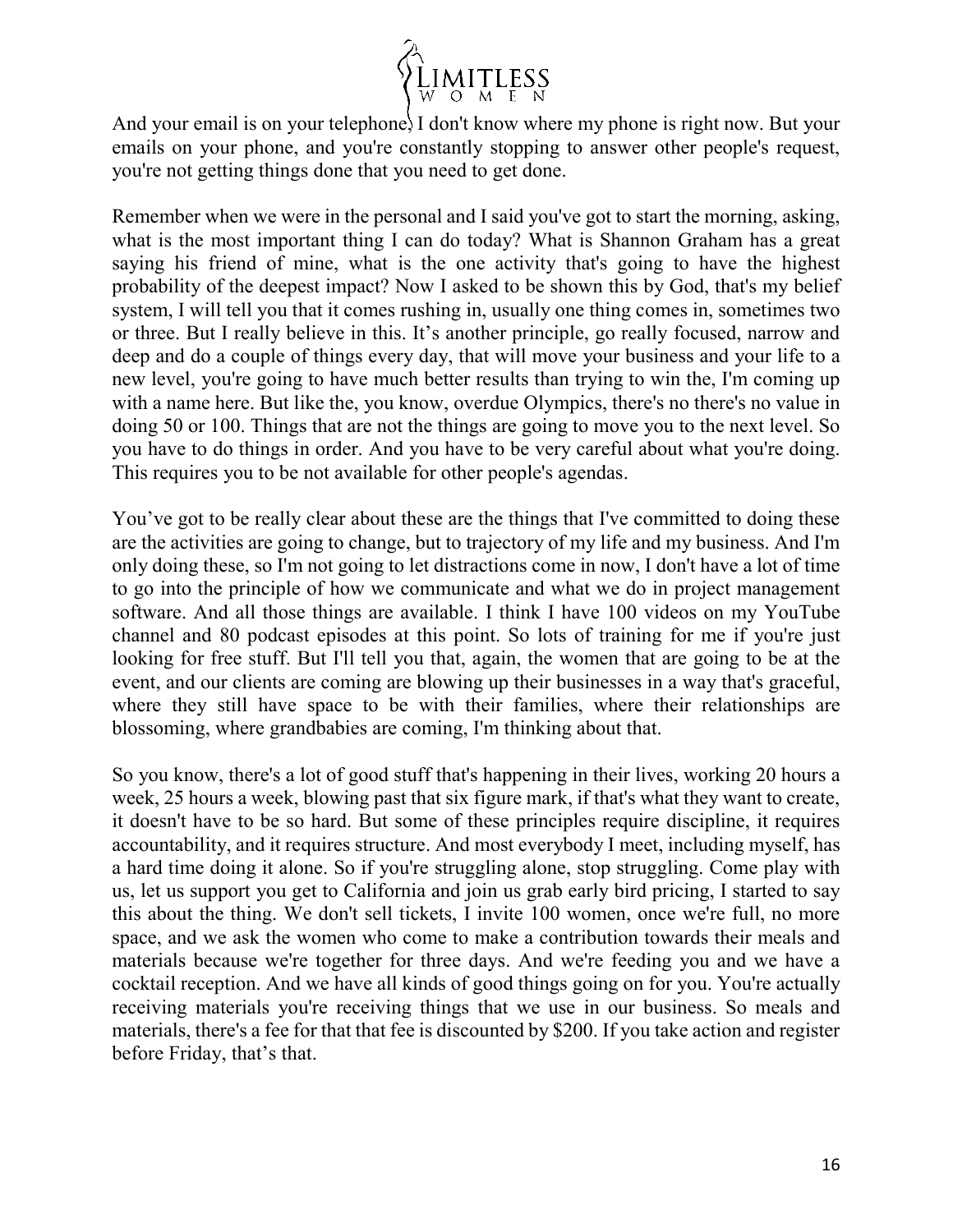

There's a third principle. *Third principle* is, goes back to what we talked about in self-care, and that is to *allow yourself to receive support*. Now, where I see women who are growing we have different phases of women are coming wave emerging businesses that come in to our business school. They're not usually in the conversation so much about legacy and leadership yet because they have to monetize we've got principles and trainings for that if that's where you're at, let me know if you and I can talk. And I'm happy to give you some direction about how we help you there. If you're in a place where you've already established your proof of concept, you've got a business model that's working, you've got clear messaging, and you're monetizing, then we move you into building your legacy.

And the women who are building their legacy are really faced with this principle again, and again, which is the third thing I want to share with you, which is allowing yourself to be supported. So when you're building, one of the things you start doing is you start moving into your growth phase of growing a team, you've got revenue coming in, that's paying for your team, you want to bring more team in, so you can scale right? When you're in the scaling conversation, it's really important for you to give the people around you the reins, in order to grow, you will have grown your business to a certain point, most women I find at about 100, somewhere between 100 150,000, they have done what they can do individually, alright, there's just is what it is they need, they need some help, okay, there's, there's no way they can go farther than that.

They start bringing in one assistant, they start bringing in a bookkeeper, we have, again, lots and lots of trainings about how to hire that I'm happy to share with you, then what starts happening is they start getting some momentum and they start scaling their companies, if that's their desire, some are happy quarter of a million dollars, they're, you know, they got a couple people on their team, they're blowing it out there Great, okay. But some are really looking at how do I scale and grow, the only way to do that is to surround yourself with people who are highly talented, and really great at what they do. And where the stop gap happens. This happens in my own business.

So I'm telling myself, it has happened and we work on it constantly, is getting me out of the way, and getting me out of day to day operations so that the business continues to grow. The message continues to create impact, service, and delivery is happening for clients and customers. And you're starting to reach more lives. Because here's the big secret to making more money. If you want to know, if you want to make more money, touch more lives. It's really that simple. Right? Create amazing value, reach more people, and you'll start to see your bank account start to grow. And it's very exciting. It's very exciting.

Alright, so quick recap. Early bird pricing for the event. For the eighth annual limitless Women event. This happens once per year. It's been online for the last two years, we are back in person, which means that is not available online. If you don't come in person, you're not going to be with us, we love you. And we'll let you know how it is. You'll see lots of pictures from people that are having a great time. I'm not trying to sell you on FOMO. But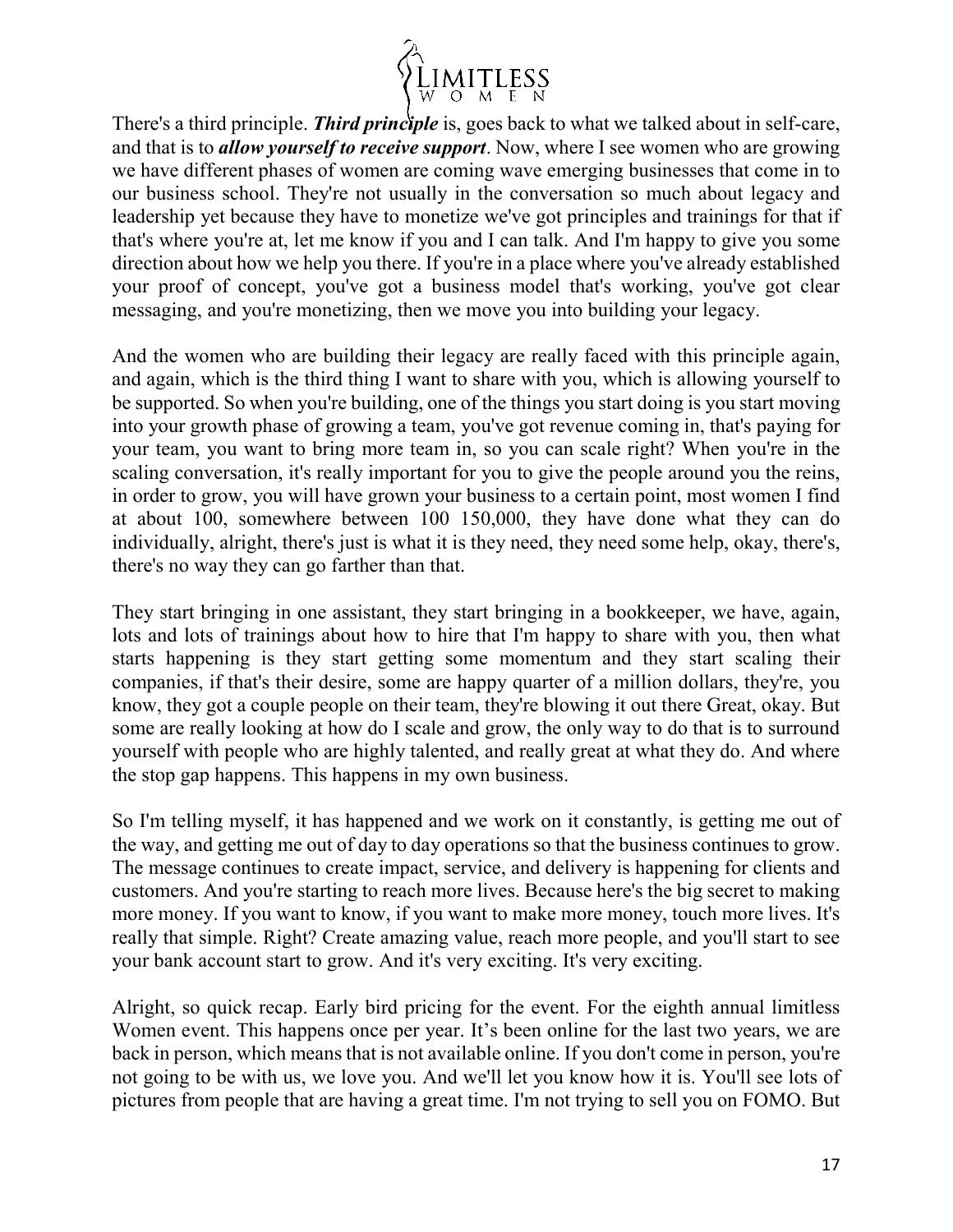

I'm saying if you know you're a woman who is tired of being stuck at a certain revenue that doesn't reflect what you know is in your heart as your impact here in the world, come and play with us. If you're a woman who's tired of being overwhelmed, if you're tired of feeling like you just know there's more but you don't know how to get there, come and be with us. And let us love on you. Let us pour into you and share with you what it is that we've got here.

I made some notes to let you know what you can expect here. So mature, experienced women business owners coming together just to learn, connect and grow their businesses. That's really what we're about. What I know is that when you don't have access to resources, it can feel very, very scary and overwhelming to grow your business. When you're surrounded by sisters and friends who have gone before you. There's no comparison. It's like you may have something I need and I may have something you need. But if we don't come together in the spirit of contribution, we're not going to know it right, you've got to show up. You got to show up for yourself to make it happen. So grab your early bird pricing while you still can and save \$200 on your meals and materials and keep yourself on track. So we're meeting on April  $21<sup>st</sup>$ ,  $22<sup>nd</sup>$  and  $23<sup>rd</sup>$ .

We're in Orange County at the Newport Beach Renaissance. It is a delicious hotel. I will tell you I stayed there a few weeks ago and the room rate at that point was \$370 a night we have rooms and we have just a few left in the rock in the block that just added a few more for us at 169 a night. So if you're travelling in from out of town you want to get on our website get your room book it you want to make sure you save it because it's too sad to have you come in and not be able to stay with us if you're going to come play.

Limitless women I don't know if Audrey still here? I should have just asked her to help me with this *[www.limitlesswomen.com/mastermind/](http://www.limitlesswomen.com/mastermind)* is where you can hope I didn't spell it right. *[www.limitlesswomen.com/mastermind/](http://www.limitlesswomen.com/mastermind).* It is a true mastermind event which means that there's on 100 women only. If I could have everyone on the one stage teaching you their best practices, I would it's going to go fast. It is a retreat environment because you want to be there and disconnect from day to day operations and really tap into the magic that's available for you. In a sacred environment where you're safe and fed and nourished, don't come. If you're not ready to go fast, I will just say that as I wrap up here.

Women who I work with, who are my business partners hire me, because they want to stop wasting time, they've reached a certain age, most of our clients are over the age of 45, they are tired of messing around, they are tired of struggling. When you come into our world, you've got to put your seatbelt on, you got to be ready to go fast, because we're here to move you into impact. And everything that I can do to help you get out of your own way to help you stay on track with your leadership, to really be in love with your legacy. And to build a rock star team around you that helps that become a reality. So that money becomes the easy part is you know, it's kind of our specialty. It's our secret sauce.